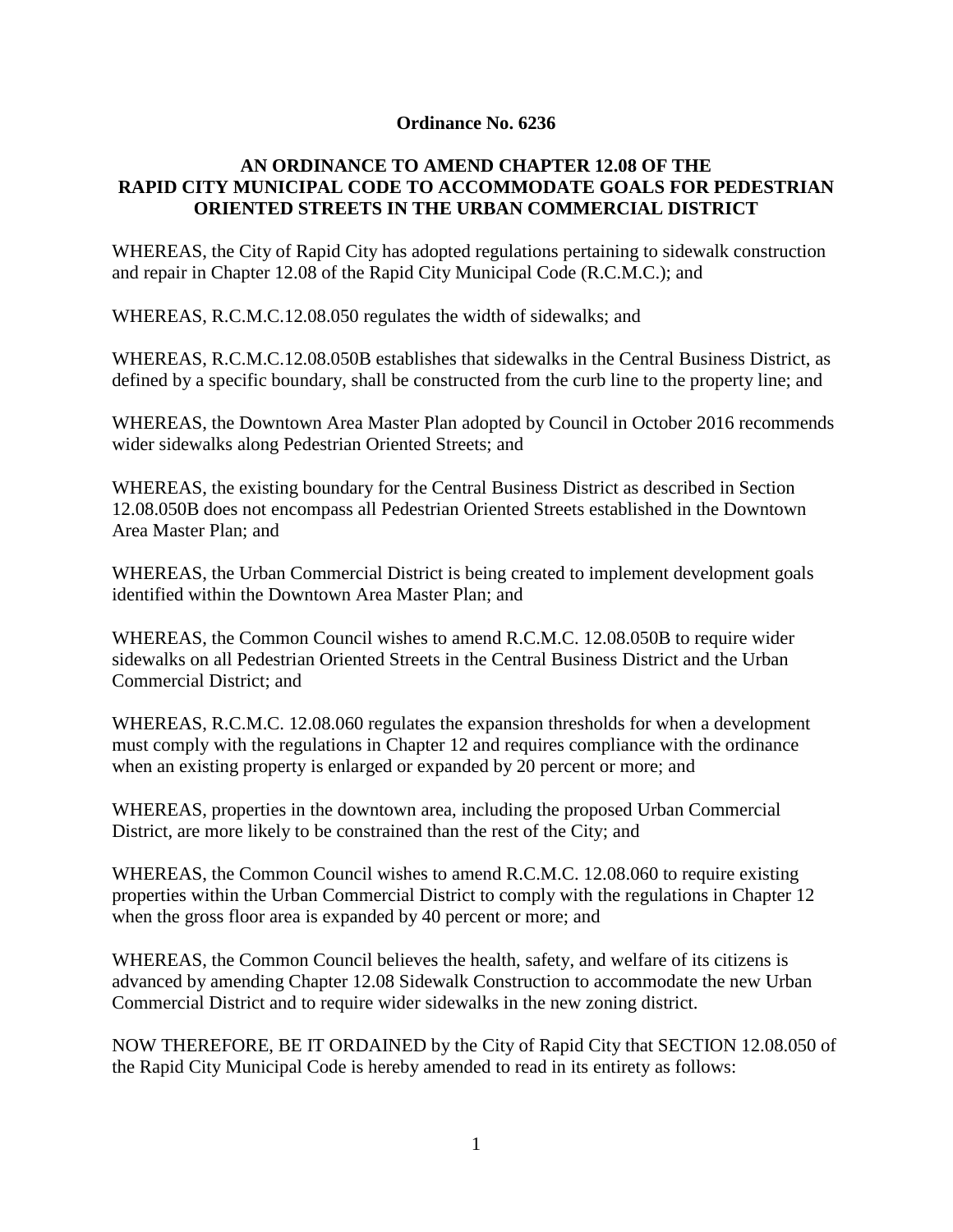#### **12.08.050 Width.**

 A. The width of all sidewalks, except in the business district and portions of the Urban Commercial District described in subsection B. of this section, shall be a minimum of 4 feet on lane, place and local roads and a minimum of 5 feet on all other roads. Sidewalks shall be constructed in the right-of-way 1 foot from the property line abutting a street, unless otherwise directed or approved by the City Engineer. However, in any block in which the majority of the sidewalks have been constructed at a greater width, all newly constructed sidewalk shall be constructed at the same width as those existing sidewalks. Sidewalks to be constructed adjacent to the curb in accordance with the Infrastructure Design Criteria Manual (current edition) shall be a minimum of 5 feet in width for lane, place and local roads and a minimum of 6 feet for all other roads. Any proposed sidewalk to be constructed which will abut an existing wider sidewalk shall be constructed to provide a transition between the different widths as approved by the City Engineer.

 B. In the business district which consists of the area between Rapid Street, Nikko Street, and Apolda Street on the north and Kansas City Street on the south and between East Boulevard and West Boulevard, sidewalks shall be constructed from the curb line to the property line. In the Urban Commercial District and Public District, along Pedestrian Oriented Streets as defined in Section 17.04.542 sidewalks shall be constructed from the curb line to the property line.

NOW THEREFORE, BE IT ORDAINED by the City of Rapid City that SECTION 12.08.060 of the Rapid City Municipal Code is hereby amended to read in its entirety as follows:

#### **12.08.060 New and existing developments.**

 A. *Conformance with sidewalk requirements—Exceptions*. The construction of a permanent sidewalk fronting or abutting all streets, highways and avenues shall be accomplished by the builder, owner or developer of all new or existing buildings within the city, except in the following circumstances:

 1. When the Common Council, pursuant to Chapter 17.50 of this code, approves a planned unit development or planned residential development incorporating a sidewalk plan unique to the development;

 2. When the lot has a frontage in excess of 200 feet per dwelling unit located on the lot and is in the General Agricultural Zoning District; however, if the lot abuts or is adjacent to a lot with existing sidewalk, this exception shall not apply;

 3. When the property has frontage along an interstate highway, a sidewalk will not be required along the interstate;

 B. *Variances granted by Council*. The Common Council, in its sole discretion, may approve a variance from sidewalk requirements.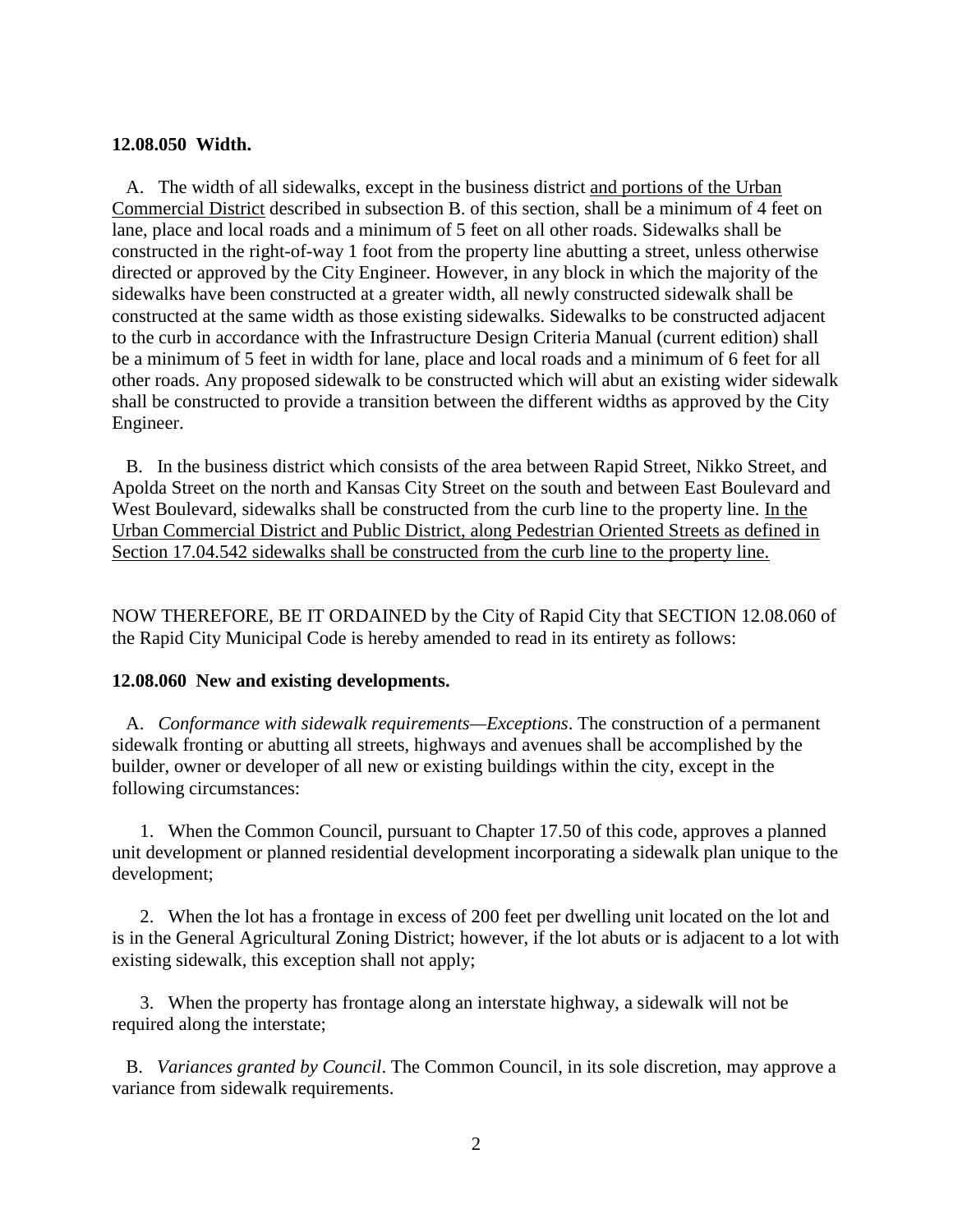1. Unless otherwise provided by the Common Council in approving the variance, a variance under this section remains valid only until such time as a building permit is sought to construct an additional structure or parking lot on the property, to enlarge by 20% or more an existing structure or parking lot on the property, or to increase the occupant load by 20% or more, except for in the Urban Commercial District where an enlargement shall be defined by a 40% increase in the square foot gross floor area of a building. If such a building permit is sought, then sidewalks must be provided or a new variance must be approved.

2. For the purposes of determining what constitutes an expansion or enlargement of 20%, or 40% if located within the Urban Commercial District, any additions or increases since the variance was granted are considered cumulatively.

 3. If no work is completed or improvements made on the property within 2 years of receipt of a variance, or if the development plan submitted with the variance request is replaced or abandoned, then the variance expires.

 4. The granting of a variance does not limit the City Council's ability to order the installation of sidewalk in accordance with the provisions of § 12.08.020.

 C. All property with existing development on the effective date of these regulations which is not in compliance with the provisions of these regulations shall be considered nonconforming and allowed to continue until such time as a building permit is granted to construct a new structure or parking lot on the property, to enlarge by 20% or more an existing structure or parking lot on the property, or to increase the occupant load by 20% or more. For properties with existing development in the Urban Commercial District that are located along Pedestrian Oriented Streets as defined in Section 17.04.542, compliance with these regulations is required when a building permit is granted to construct a new structure or parking lot on the property, or to enlarge the square foot gross floor area of an existing structure or parking lot by 40% or more. Nothing in this section shall limit the City Council's ability to order the installation of sidewalk in accordance with the provisions of § 12.08.020.

 D. *Inspection prerequisite to certificate of occupancy—Bond*. No certificate of occupancy shall be issued nor shall a water meter be released until a final inspection by the Building Official confirms that the sidewalks were installed pursuant to this chapter, a variance was granted, or security in an amount equal to the estimated cost of construction of the sidewalk was provided, whereby the sidewalk will be constructed without cost to the city in the event of default by the builder, owner or developer of the property. All bonds and other methods of guarantee shall be approved by the City Attorney.

 E. *Application for variance*. Any person aggrieved by any decision of the Building Official under this section may apply in writing to the Common Council for an exception from the requirements of this section.

(Ord. 6139 (part), 2016: Ord. 5793 (part), 2012)